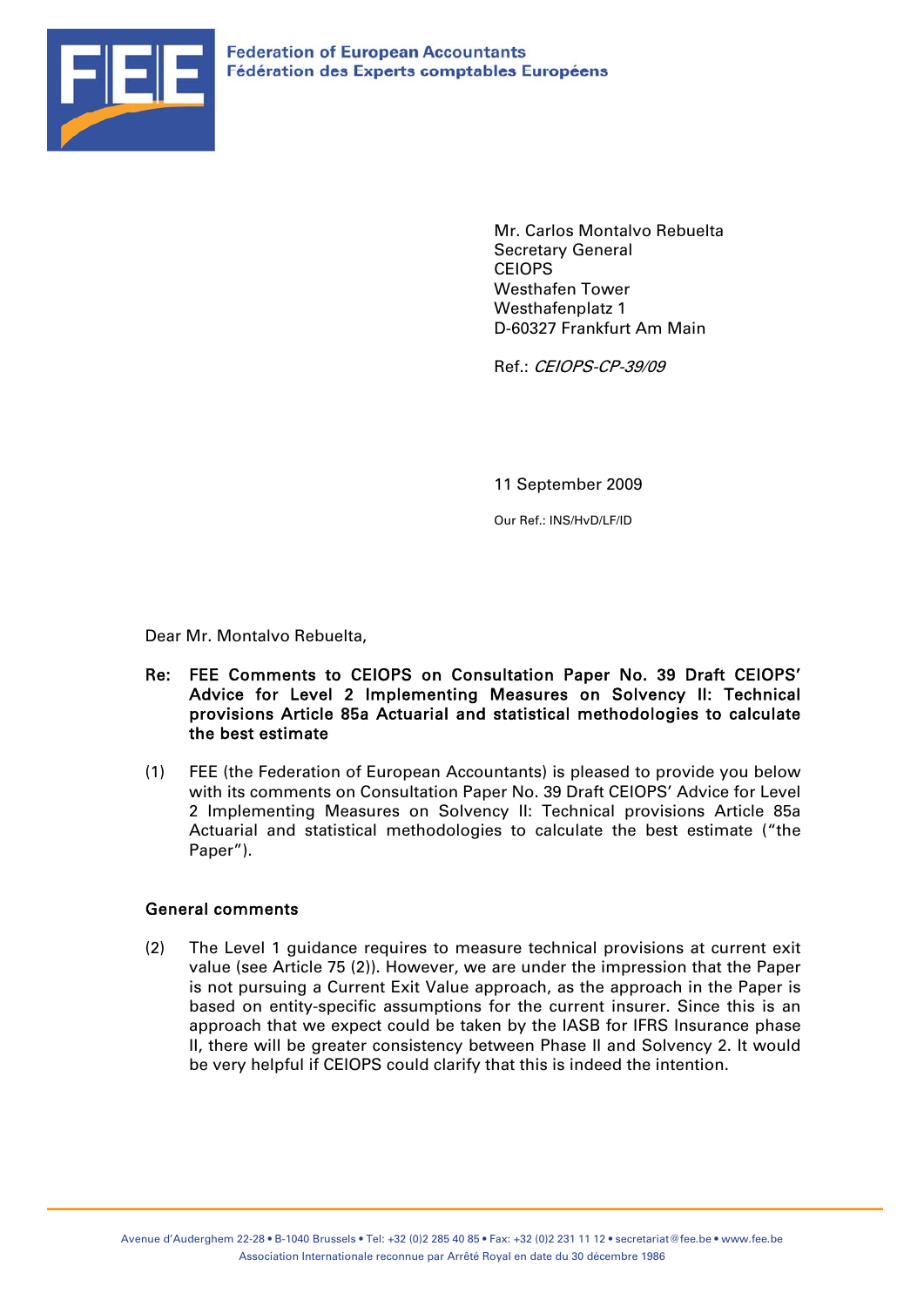

(3) For example, one of the consequences of the above approach is that for insurers with very low cost rates, the result could be technical provisions that are lower than the amount needed to transfer the portfolio to another insurer, except if it is assumed that the administrative environment (such as IT systems, staff, equipment) is generally transferred as well. This would not be compatible with the current exit value approach, which assumes that only the portfolio is transferred. A pragmatic solution for solvency valuation might be, to require the use of entity specific expense assumptions, if they are less favourable than in the industry, otherwise to limit any favourable deviation, since it might not last in the long run. Run-off assumptions are to be used if that is a realistic perspective. As a consequence, entities with relatively high administrative cost would use entity-specific assumptions, since that results in higher technical provisions compared with industry-average cost assumptions. Entities with very low administrative cost would use merely industry-average, since in case of a transfer or run-off it cannot be assumed that lower administrative cost would arise.

### Detailed comments

### Paragraph 3.1

(4) The wording "allow for" could be interpreted to include a margin for uncertainty while the best estimate is neutral rather than risk averse. It is important to distinguish between the uncertainty in the cash flows and the uncertainty in the estimation process. The latter could only be included in an additional margin or capital requirements.

## Paragraph 3.7

(5) In the definition of portfolio specific, we agree that a key characteristic of portfolio-specific is that portfolio-specific data need not be undertakingspecific, i.e. that the characteristic would apply irrespective of which undertaking holds the liability.

### Paragraph 3.12

(6) The definition should make clear, that choosing assumptions is always a matter of judgement between credible and current since both are practically mutually exclusive. To improve credibility, information from all periods is needed, but that information becomes less "current". There are only very limited data, which can be seen as actually "current".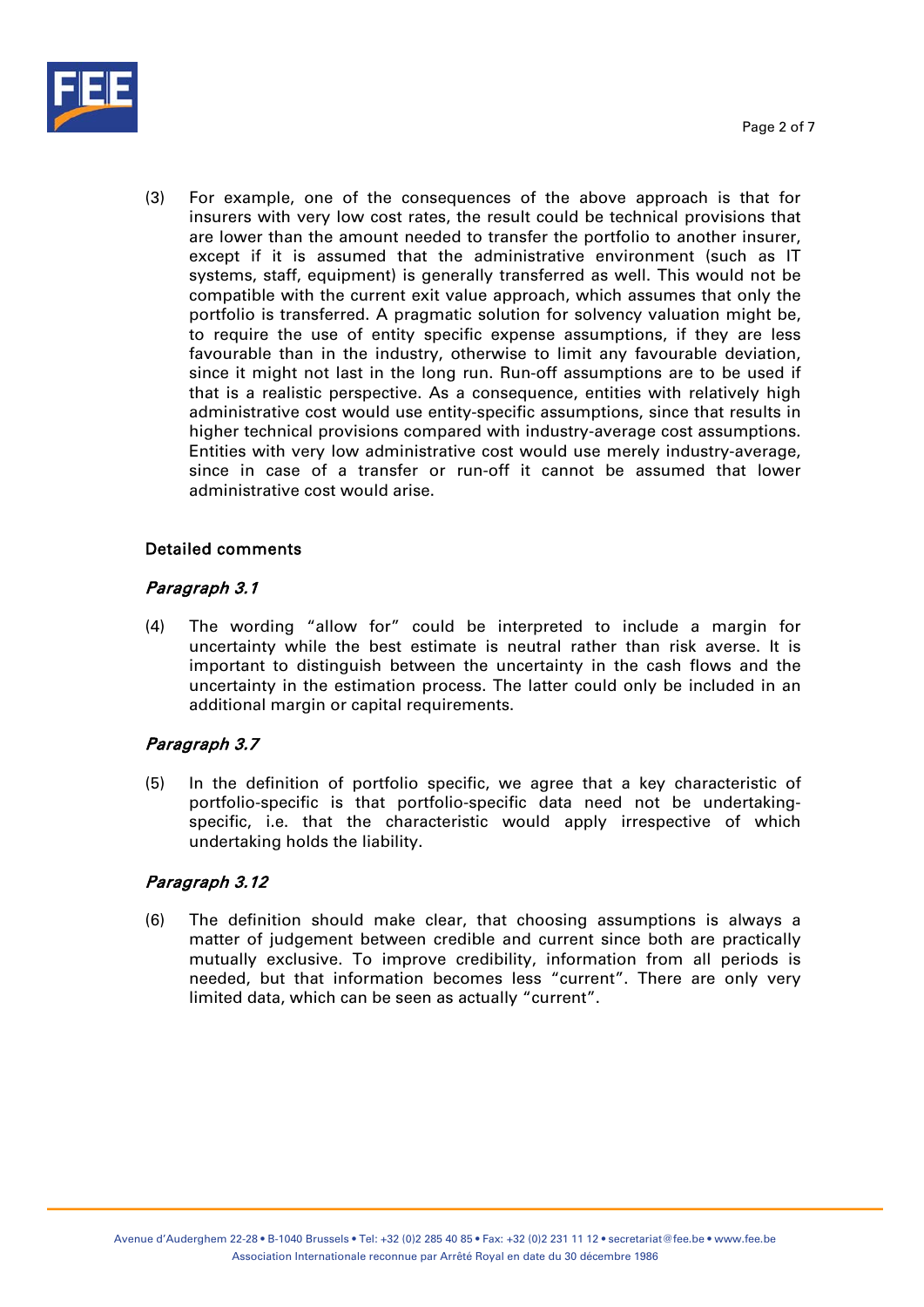

## Paragraphs 3.18 and 3.53

(7) The definition of going concern is mainly an accounting definition. The accounting definition refers only to the continuation of operations, especially volume of activities, but does not specify that the type of activities remains the same. We understand that the regulatory perspective assumes that the type of activity, especially the general form of insurance business written, remains. That is not consistent with the accounting definition of going concern. The accounting definition allows a measurement attribute "current exit value". Under a current exit value notion, it is assumed that the insurer might be selling its entire portfolio and doing other forms of business afterwards. For Solvency II, however, the assumption is that the insurer actually continues its specific insurance activities, new business, underwriting, etc. which is not easily to be seen in compliance with the current exit value notion.

## Paragraph 3.19

(8) This paragraph does not provide a definition but guidance about what the entity should consider in calculating the best estimate. A definition could be: "The unbiased estimate of the mean value of discounted cash flows, i.e. those which would be considered by market participants in valuing the insurance contract and using market interest rates where available.

### Paragraphs 3.22 and 3.24

(9) Since insurance risk is merely portfolio specific, "generally available data on insurance technical risk" should be considered only for the specific portfolio. "Generally available data on insurance technical risk" will usually consist of industry, national or population statistics that are not necessarily relevant information for a specific portfolio. The first step when using generally available data is to check their relevance to the characteristics of the portfolio.

### Paragraph 3.43

- (10) Acquisition costs refer only to those costs, which under a prospective approach – an entity is expected to incur for existing contacts, e.g. renewal commissions to agents or renewal cost for forwarding new documentation to policyholders as a consequence of renewal. It should be clarified that acquisition costs for future contracts are not contractual costs that should be included in the valuation of current contracts.
- (11) It is unclear why the terms "expenses" and "cost" are used. There is a conceptual difference between costs and expenses and it not clear why the two different terms are used.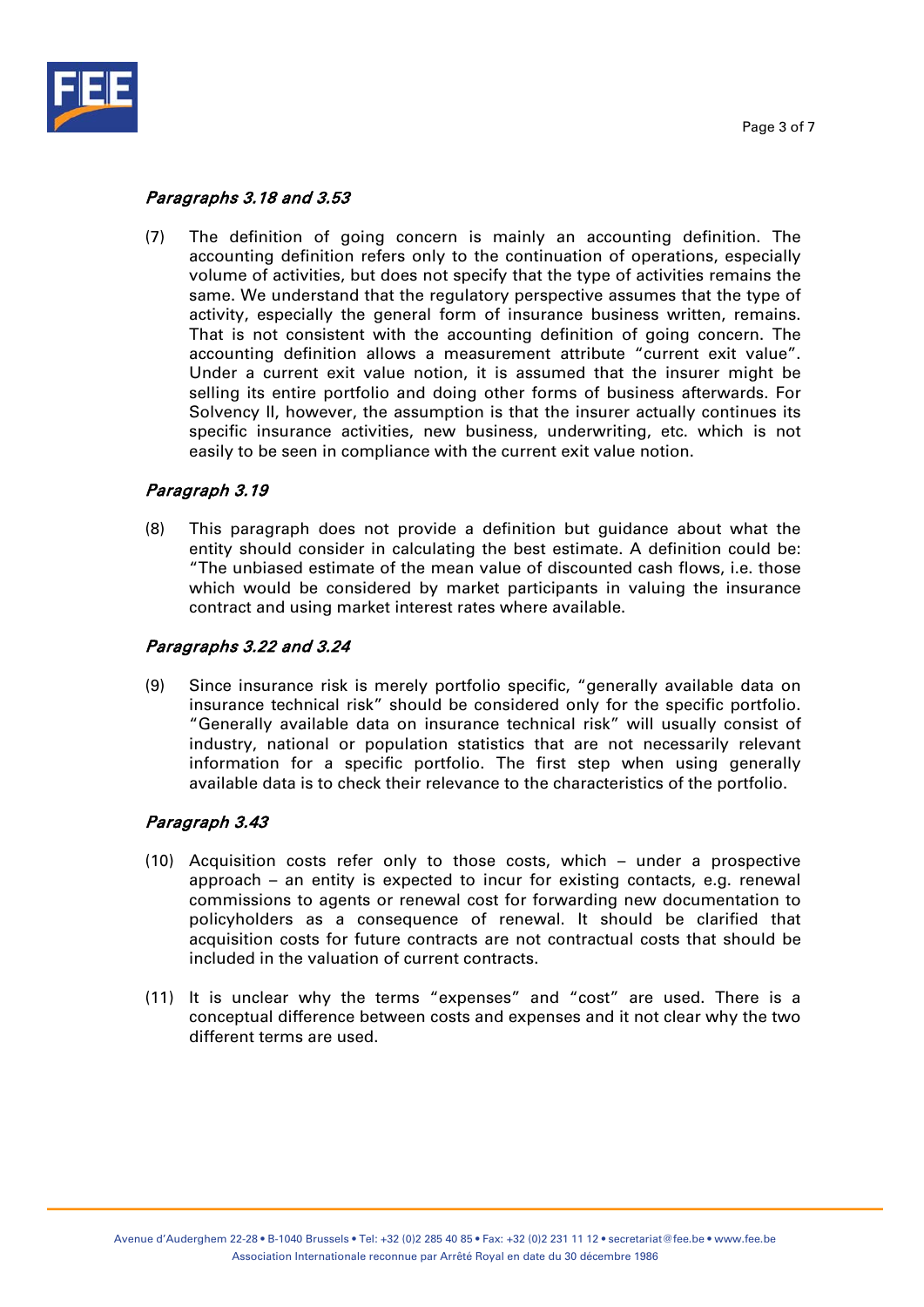

### Paragraphs 3.45 and 3.90

- (12) The Paper requires that overhead costs are to be considered as cash flows in the best estimate. It is not clear how overhead costs fit in the definition of a current exit value. A third party acquirer would not normally expect a compensation for overhead costs but require some additional profit which would not be part of the best estimate. In general, pricing is based on opportunity cost. Overhead costs and the entire required margin might vary significantly from entity to entity and the costs of the entity itself might not be relevant since the acquiring insurer may have a different cost base. The difference in overhead costs from entity to entity is not caused by the characteristics of the insurance contracts but merely historically or organisationally reasoned. That difference is consequently not relevant for a current exit value.
- (13) The split of overhead costs could significantly impact the total amount of best estimate since allocating most of the costs to short duration contracts would reduce the expected costs of future overheads significantly, while allocating the costs to long duration business would build in more years of future overheads thereby increasing the best estimate. Therefore that split can be very sensitive. For financial reporting purposes this issue will be covered by the additional margin.

## Paragraph 3.51

(14) Under the current exit value approach, it is questionable why newly established insurers should apply their own cost assumptions at all. The relevant costs should be those expected to be incurred by an acquiring insurer.

## Paragraph 3.62

- (15) We believe that portfolios of significantly different risks should be valued separately.
- (16) We are not sure whether the Paper is proposing that there should be a conceptual difference between measuring contracts involving biometric risks and those involving other insurance risks. In fact, the practical techniques are different, considering the amount and type of available data and of contract durations, but the concept and objective are always the same, as long as, as now required, a prospective approach is to be applied, considering time value of money and margins. There is no difference in substance, just for practical reasons different techniques are needed and different simplifications are possible, as described in 3.75 and 3.76. However, it is in any case necessary to check the suitability of the simplification in the individual case. Consequently, the same principles should apply to all forms of insurance contracts and only the consideration of the individual circumstances might cause the possibility to apply simplifications. Those relevant individual circumstances cannot be directly derived from basic terms like "biometric" or "non-biometrical".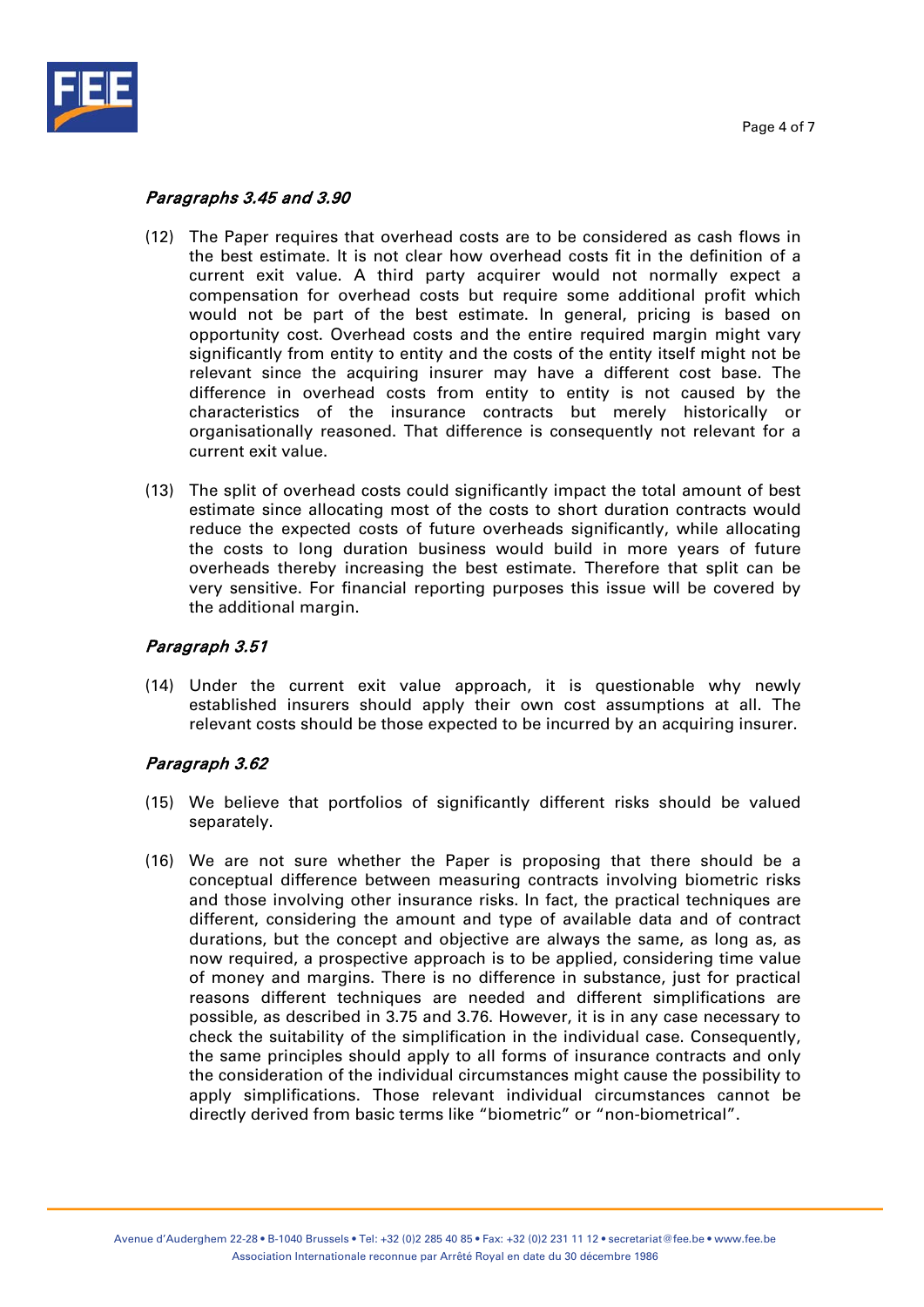

## Paragraph 3.65

- (17) The differentiation between pre-claims and claims liabilities applies for life insurance, e.g. some cases of disability and health insurance have significant claims liabilities. Consequently, we do not believe, that a differentiation is adequate, between life and non-life regarding pre-claims and claims liabilities.
- (18) For life insurance, a split of expenses between premium and claims liability is necessary. In life insurance, the actual payment process (not the settlement process) often causes significant amounts to be considered in claims liabilities.
- (19) In case of pre-claims liabilities the approaches should as in non-life consider the probabilities of claim events explicitly. Technically, claims ratios that in life insurance are equivalent to mortality rates would be applied to determine the total amount of expected claims for pre-claim liabilities. The prospective approach associates typically cash flows with estimated probabilities.

### Paragraph 3.74

(20) The relevant criterion for scoping out certain products should not be the type of risk but the extent of insurance risk compared to financial risk. IFRS 4 does not distinguish between different types of insurance risk. The trigger in IFRS 4 is significant insurance risk. Unit-linked term insurance has significant insurance risk and therefore any other distinction other than significant insurance risk is not appropriate.

## Paragraphs 3.171 to 3.182

- (21) The definitions in 3.180 may be unnecessarily complex in its application. Whereas the definition and the following guidance to calculate the best estimate may be suitable for some kind of products, there exists a wide group of contracts with participating features, that fall under the definition of "conditional discretionary benefits" but for which the level of discretion is of negligible relevance. According to the principle of substance over form, such contracts should be treated in the same way as a contract without any discretion (e.g. a unit-linked contract). The Paper lacks guidance on the treatment of an enforceable obligation to forward a specific share of surplus to policyholders.
- (22) Many insurance contracts contain both benefits that are subject to an enforceable obligation to forward specific parts of surplus to policyholders, and benefits that are entirely voluntary, in an additive manner. Other insurance contracts contain benefits that are based on an enforceable obligation to share policyholders in surplus, but the insurer might be able to execute some discretionary influence on that process. In all cases it is necessary to identify the economic substance of the features and to apply the correct approach.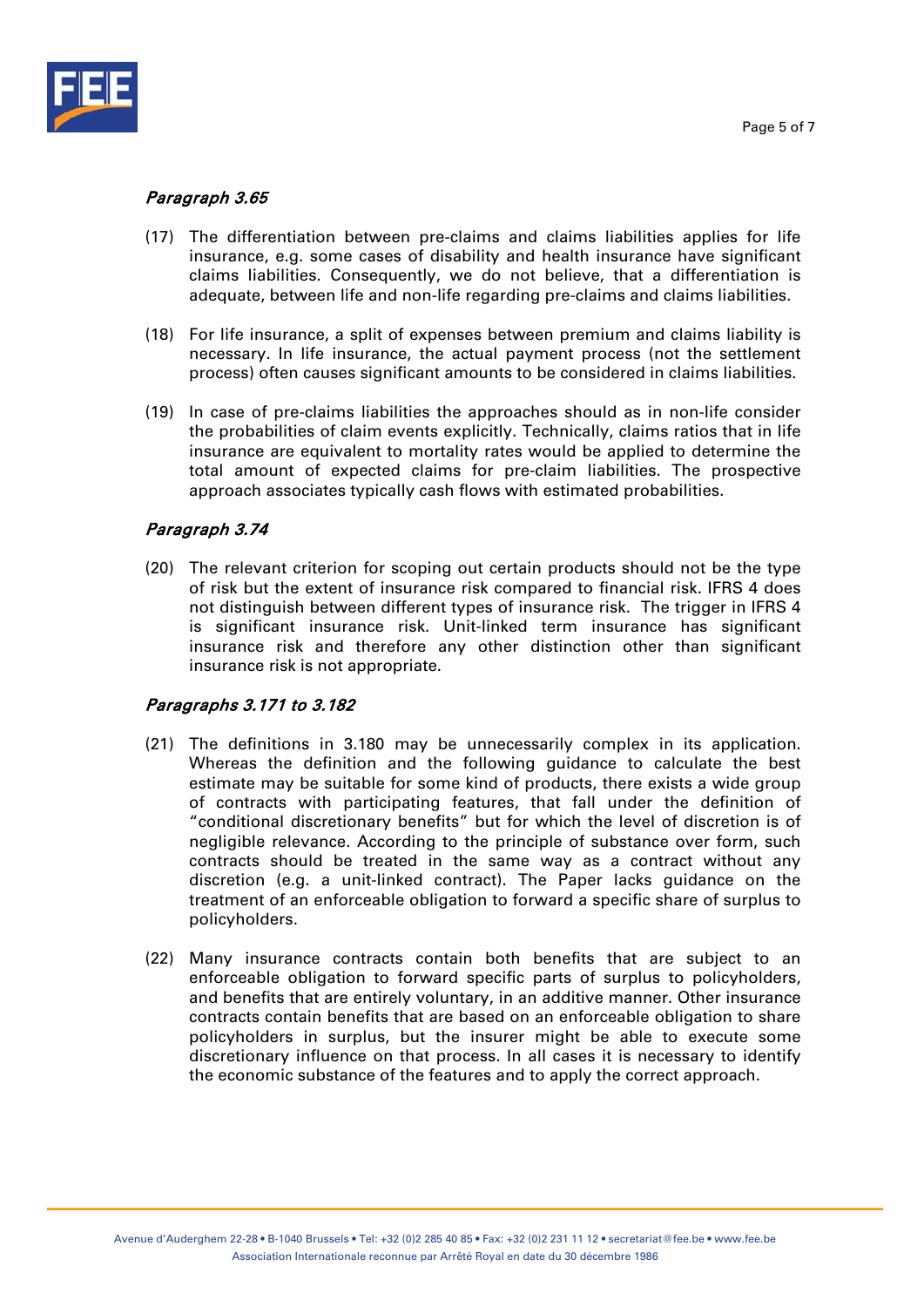

(23) In order to do so, it needs to be investigated, what the reasoning of the insurer might be to pay more than apparently required or enforceable. The reasons might significantly affect the current exit value, depending whether they apply as well for the acquirer or not.

# Paragraph 3.127

(24) Options are obligations, which allow the counterparty to choose between different paths of cash flows, which each result in a guarantee. From an accounting perspective, it is necessary to identify whether the execution of the option is part of the current contract or creates a new contract. If an option requires the consent of the insurer or the resulting rights can be significantly influenced by the insurer, those options might not be included in the initial contract but possibilities to extent bilaterally the existing contract by a second contractual agreement. Legally, any need to consent about execution of an option is actually a new agreement. Furthermore, the current stage of the IASB project considers only those renewals or contract modifications, of which the terms and conditions are contractually pre-determined, i.e. do not require again the consent of the parties.

# Paragraphs 3.148 and 3.159

(25) If consideration of irrational behaviour is permitted in measurement, the amount of potential losses arising assuming rational behaviour is reduced but an additional quality of risk, namely irrationality, is added. Irrationality is not a financial risk but merely a cumulative risk, since it may result in mass phenomena. Irrationality is not statistically describable and not explainable through market theory. Therefore significant guidance is needed to ensure a robust and comparable measurement of irrationality within the margins as well.

## Paragraphs 3.203 to 3.205

(26) There is a significant conceptual difference between a contractual reference directly to the losses affecting the counter-party and a reference to indices, which might (or might not) affect the counter-party. In the first kind, any benefit determined based on the losses incurred to the counter-party is actually a compensation. For accounting purposes under IFRS 4, a compensation is a necessary condition. A reinsurance contract is not a stand-alone relationship but a contract, which transfers cash flows or risks specifically of the cedant to the cessionary, i.e. it is a cession and as such directly contractually referring to the specific business of the cedant. Here, the contract refers directly to the losses incurred by the cedant. If there is no compensation, i.e. the determination of the benefit does not refer directly to losses incurred by the cedant but to an index which might or might not affect the counter-party, the benefit is a derivative which may provide hedging, i.e. to combine intentionally two different negatively correlated items.